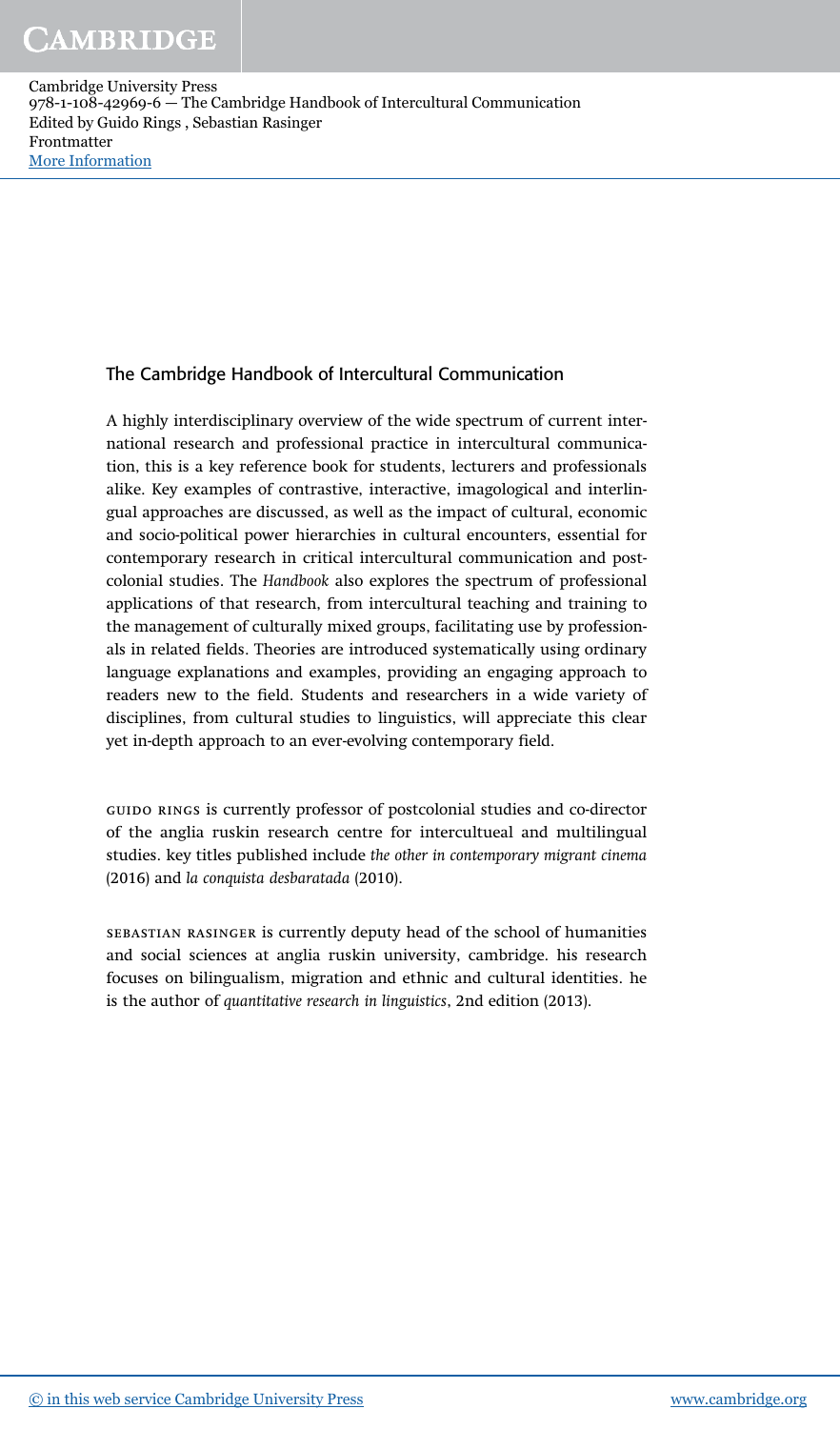cambridge handbooks in language and linguistics

Genuinely broad in scope, each handbook in this series provides a complete state-of-the-field overview of a major sub-discipline within language study and research. Grouped into broad thematic areas, the chapters in each volume encompass the most important issues and topics within each subject, offering a coherent picture of the latest theories and findings. Together, the volumes will build into an integrated overview of the discipline in its entirety.

#### **Published Titles**

*The Cambridge Handbook of Phonology*, edited by Paul de Lacy

- *The Cambridge Handbook of Linguistic Code-switching*, edited by Barbara E. Bullock and Almeida Jacqueline Toribio
- *The Cambridge Handbook of Child Language*, Second Edition, edited by Edith L. Bavin and Letitia Naigles
- *The Cambridge Handbook of Endangered Languages*, edited by Peter K. Austin and Julia Sallabank
- *The Cambridge Handbook of Sociolinguistics*, edited by Rajend Mesthrie
- *The Cambridge Handbook of Pragmatics*, edited by Keith Allan and Kasia M. Jaszczolt
- *The Cambridge Handbook of Language Policy*, edited by Bernard Spolsky
- *The Cambridge Handbook of Second Language Acquisition*, edited by Julia Herschensohn and Martha Young-Scholten
- *The Cambridge Handbook of Biolinguistics*, edited by Cedric Boeckx and Kleanthes K. Grohmann
- *The Cambridge Handbook of Generative Syntax*, edited by Marcel den Dikken
- *The Cambridge Handbook of Communication Disorders*, edited by Louise Cummings

*The Cambridge Handbook of Stylistics*, edited by Peter Stockwell and Sara Whiteley

*The Cambridge Handbook of Linguistic Anthropology*, edited by N.J. Enfield, Paul Kockelman and Jack Sidnell

*The Cambridge Handbook of English Corpus Linguistics*, edited by Douglas Biber and Randi Reppen

*The Cambridge Handbook of Bilingual Processing*, edited by John W. Schwieter

*The Cambridge Handbook of Learner Corpus Research*, edited by Sylviane Granger, Gaëtanelle Gilquin and Fanny Meunier

*The Cambridge Handbook of Linguistic Multicompetence*, edited by Li Wei and Vivian Cook

*The Cambridge Handbook of English Historical Linguistics*, edited by Merja Kytö and Päivi Pahta

- *The Cambridge Handbook of Formal Semantics*, edited by Maria Aloni and Paul Dekker
- *The Cambridge Handbook of Morphology*, edited by Andrew Hippisley and Greg Stump
- *The Cambridge Handbook of Historical Syntax*, edited by Adam Ledgeway and Ian Roberts

*The Cambridge Handbook of Linguistic Typology*, edited by Alexandra Y. Aikhenvald and R. M. W. Dixon

*The Cambridge Handbook of Areal Linguistics*, edited by Raymond Hickey

*The Cambridge Handbook of Cognitive Linguistics*, edited by Barbara Dancygier

*The Cambridge Handbook of Japanese Linguistics*, edited by Yoko Hasegawa

*The Cambridge Handbook of Spanish Linguistics*, edited by Kimberly L. Geeslin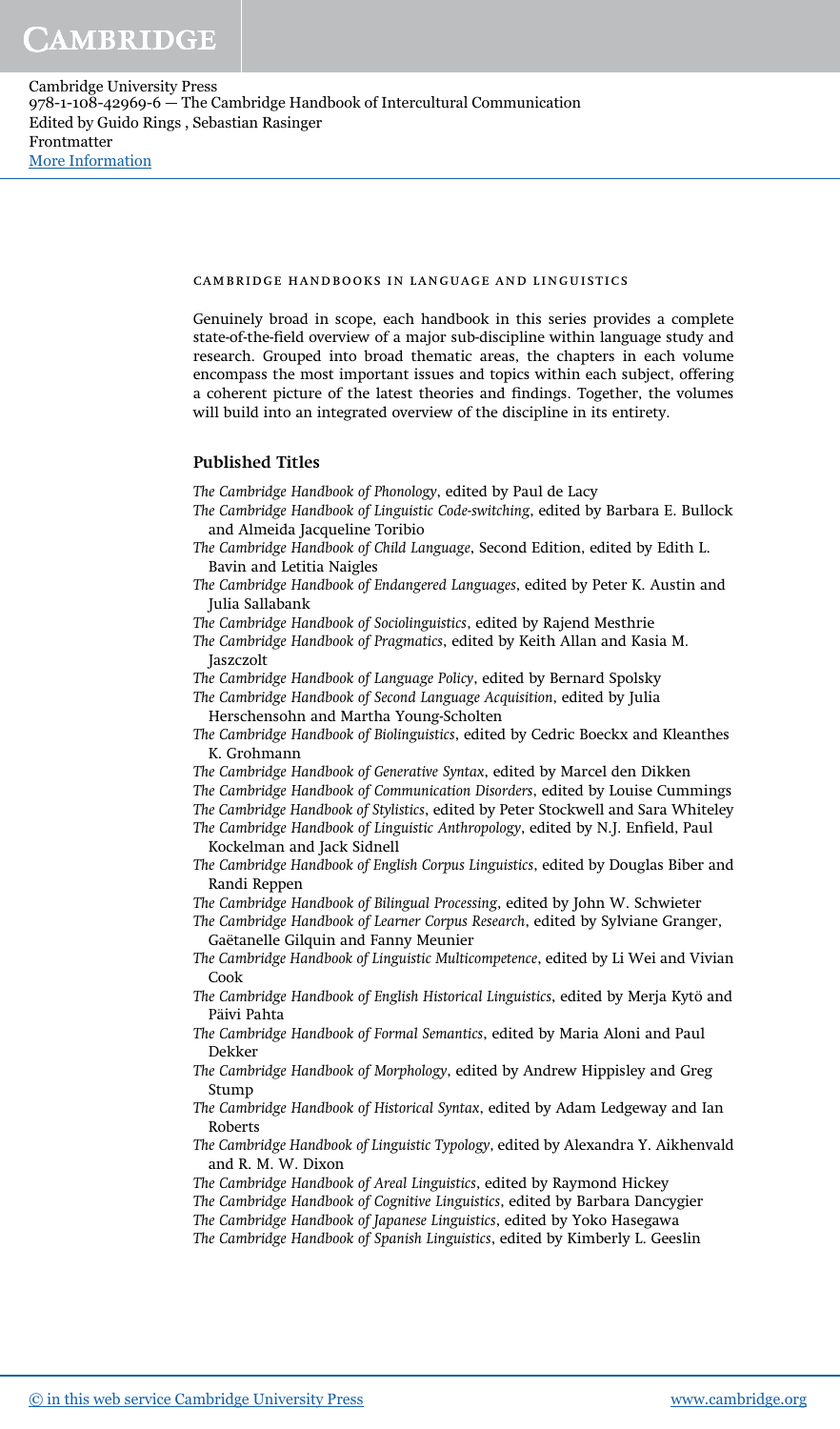> *The Cambridge Handbook of Bilingualism*, edited by Annick De Houwer and Lourdes Ortega

*The Cambridge Handbook of African Linguistics*, edited by H. Ekkehard Wolff *The Cambridge Handbook of Systemic Functional Linguistics*, edited by Geoff

Thompson, Wendy L. Bowcher, Lise Fontaine and David Schönthal *The Cambridge Handbook of Language Learning*, edited by John W. Schwieter and

Alessandro Benati

*The Cambridge Handbook of World Englishes*, edited by Daniel Schreier, Marianne Hundt and Edgar W. Schneider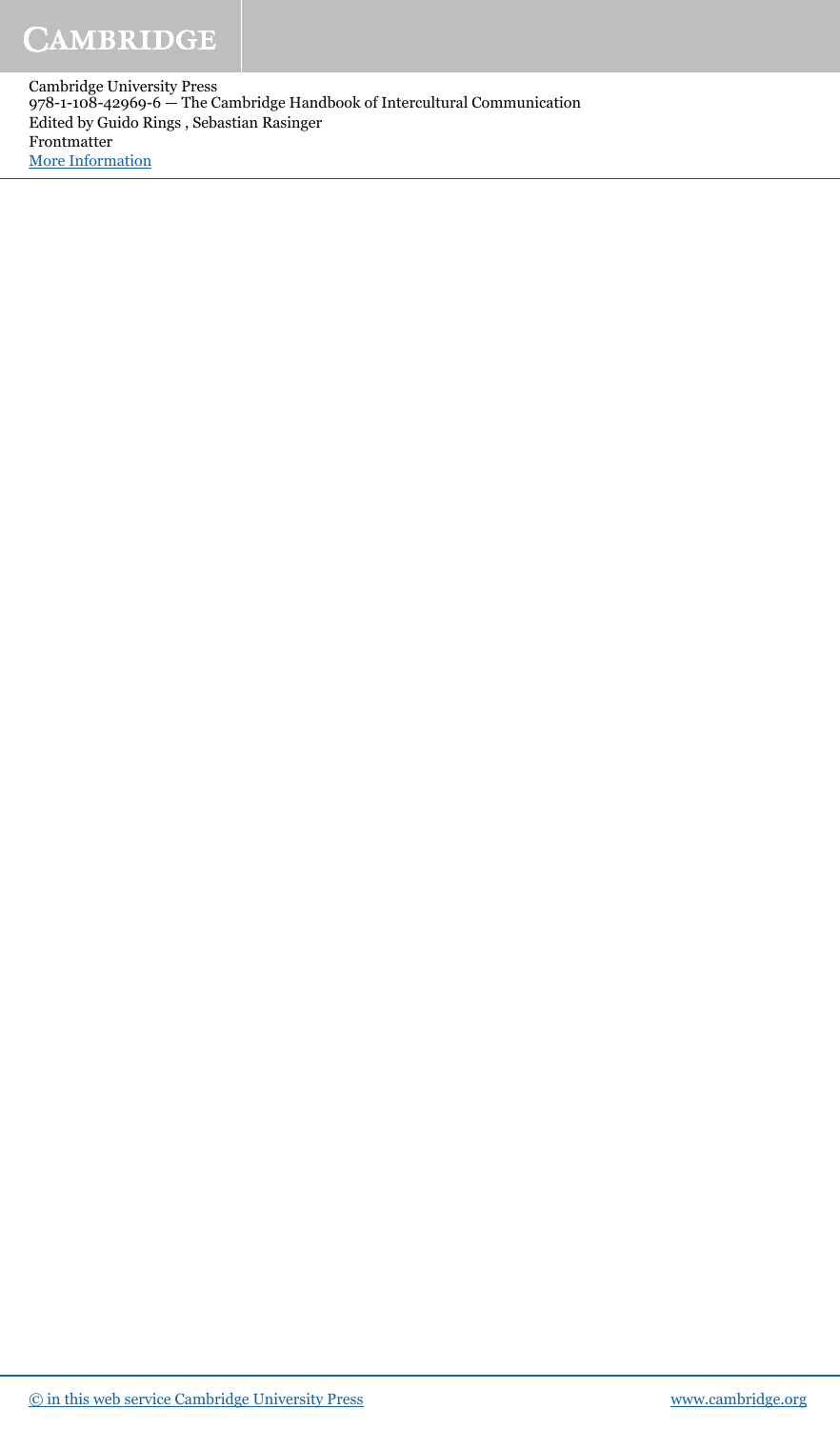# The Cambridge Handbook of Intercultural Communication

Edited by

Guido Rings *Anglia Ruskin University*

Sebastian Rasinger *Anglia Ruskin University*

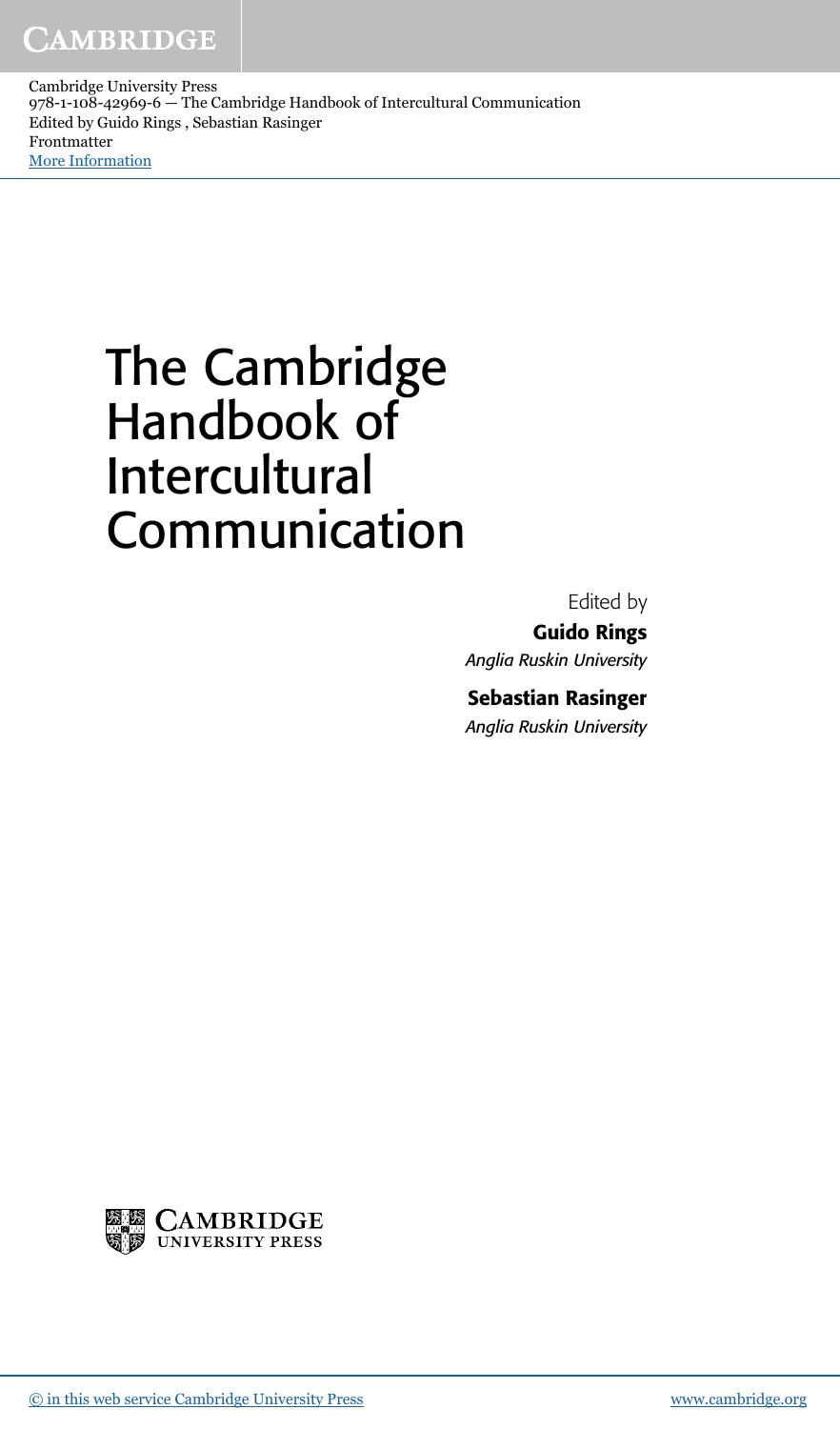CAMBRIDGE

Cambridge University Press 978-1-108-42969-6 — The Cambridge Handbook of Intercultural Communication Edited by Guido Rings , Sebastian Rasinger Frontmatter [More Information](www.cambridge.org/9781108429696)

#### **CAMBRIDGE UNIVERSITY PRESS**

University Printing House, Cambridge CB2 8BS, United Kingdom

One Liberty Plaza, 20th Floor, New York, NY 10006, USA

477 Williamstown Road, Port Melbourne, VIC 3207, Australia

314–321, 3rd Floor, Plot 3, Splendor Forum, Jasola District Centre, New Delhi – 110025, India

79 Anson Road, #06–04/06, Singapore 079906

Cambridge University Press is part of the University of Cambridge.

It furthers the University's mission by disseminating knowledge in the pursuit of education, learning, and research at the highest international levels of excellence.

www.cambridge.org Information on this title: www.cambridge.org/9781108429696 DOI: 10.1017/9781108555067

© Cambridge University Press 2020

This publication is in copyright. Subject to statutory exception and to the provisions of relevant collective licensing agreements, no reproduction of any part may take place without the written permission of Cambridge University Press.

First published 2020

Printed in the United Kingdom by TJ International Ltd, Padstow Cornwall

A catalogue record for this publication is available from the British Library.

*Library of Congress Cataloging-in-Publication Data*

Names: Rings, Guido, 1964– editor. | Rasinger, Sebastian (Sebastian), 1977– editor.

Title: The Cambridge handbook of intercultural communication / edited by Guido Rings, Sebastian Rasinger.

Description: Cambridge ; New York, NY : Cambridge University Press, 2020. | Series: Cambridge handbooks in language and linguistics | Includes bibliographical references and index.

Identifiers: LCCN 2019039296 (print) | LCCN 2019039297 (ebook) | ISBN 9781108429696 (hardback) | ISBN 9781108453103 (paperback) |

ISBN 9781108555067 (epub)

Subjects: LCSH: Intercultural communication–Handbooks, manuals, etc. Classification: LCC HM1211 .C365 2020 (print) | LCC HM1211 (ebook) | DDC 303.48/2–dc23

LC record available at https://lccn.loc.gov/2019039296

LC ebook record available at https://lccn.loc.gov/2019039297

ISBN 978-1-108-42969-6 Hardback

Cambridge University Press has no responsibility for the persistence or accuracy of URLs for external or third-party internet websites referred to in this publication and does not guarantee that any content on such websites is, or will remain, accurate or appropriate.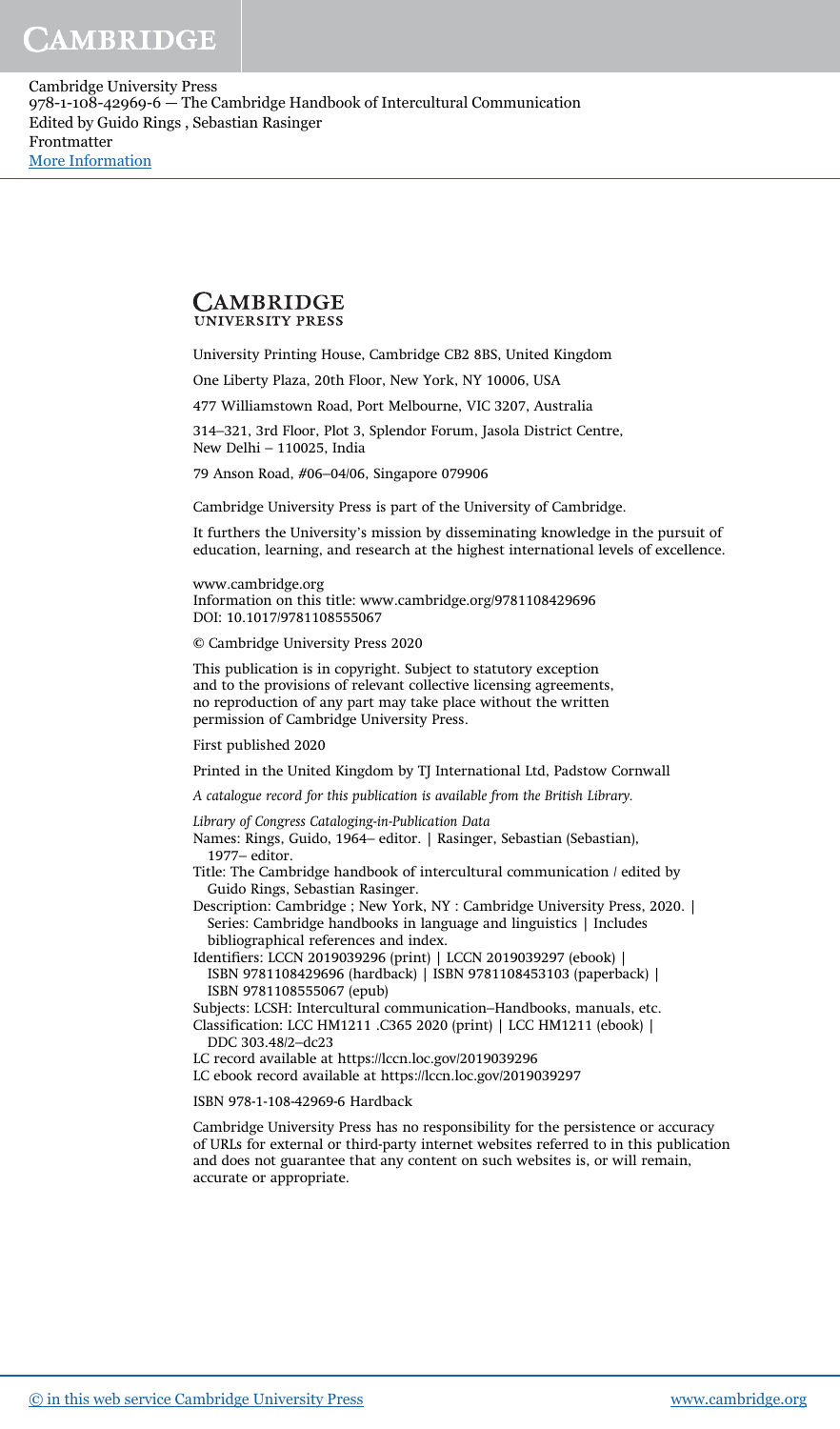### **Contents**

|   | List of Figures                                                                                 | page ix      |
|---|-------------------------------------------------------------------------------------------------|--------------|
|   | List of Tables                                                                                  | $\mathbf x$  |
|   | List of Contributors                                                                            | xi           |
|   | Acknowledgements                                                                                |              |
|   | Introduction Guido Rings and Sebastian Rasinger                                                 | $\mathbf{1}$ |
|   | <b>Part I</b> Introducing Intercultural Communication                                           |              |
|   | 1 What Is Culture? Werner Delanoy                                                               | 17           |
|   | 2 What Is Intercultural Communication? Jan D. ten Thije                                         | 35           |
| 3 | Rethinking Intercultural Competence Jürgen Bolten                                               | 56           |
|   | 4 Interculturality or Transculturality? Heinz Antor                                             | 68           |
|   | <b>Part II</b> Theoretical Approaches<br>5 Critical Intercultural Communication and the Digital |              |
|   | Environment Thomas K. Nakayama                                                                  | 85           |
|   | 6 From Shared Values to Cultural Dimensions: A Comparative                                      |              |
|   | Review Elizabeth A. Tuleja and Michael Schachner                                                | 96           |
|   | 7 Towards Integrative Intercultural Communication Liisa Salo-Lee                                | 120          |
|   | 8 The Power of Literature in Intercultural Communication                                        |              |
|   | Birgit Neumann                                                                                  | 136          |
| 9 | Psychoanalytic Approaches to Memory and Intercultural                                           |              |
|   | Communication Jolanta A. Drzewiecka                                                             | 155          |
|   | 10 Sociological Approaches to Intercultural Communication:                                      |              |
|   | Exploring the 'Silent Zones' Uttaran Dutta and                                                  |              |
|   | Judith N. Martin                                                                                | 170          |
|   | 11 Introducing Intercultural Ethics Richard Evanoff                                             | 187          |
|   |                                                                                                 |              |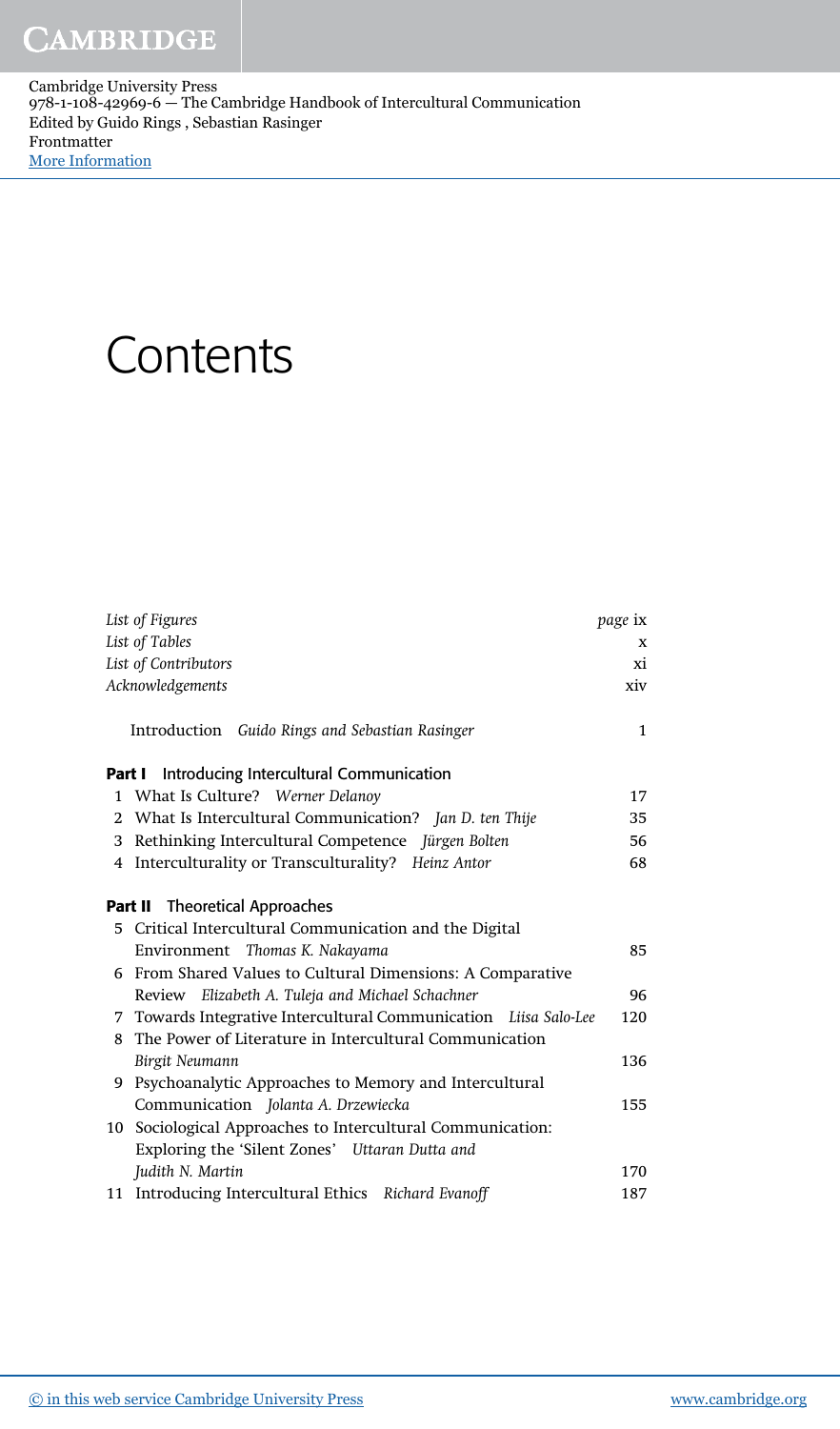| viii | Contents                                                                                                        |     |
|------|-----------------------------------------------------------------------------------------------------------------|-----|
|      | Part III Methods                                                                                                |     |
|      | 12 Decolonizing Gender and Intercultural Communication in<br>Transnational Contexts Lara Lengel, Ahmet Atay and |     |
|      | Yannick Kluch                                                                                                   | 205 |
|      | 13 Migration in the Digital Social Mediasphere Peter Stockinger                                                 | 227 |
|      | 14 Linguistic Politeness Claus Ehrhardt                                                                         | 243 |
|      | 15 Contemporary Literature and Intercultural Understanding                                                      |     |
|      | Gesine Lenore Schiewer                                                                                          | 261 |
|      | 16 Enhancing Intercultural Skills through Storytelling                                                          | 276 |
|      | Stephan Wolting<br>17 Cinema as Intercultural Communication Joanne Leal                                         | 286 |
|      | 18 Intercultural Memory and Violence in Jewish Literature                                                       |     |
|      | Verena Dolle                                                                                                    | 302 |
|      | 19 Intercultural Communication in Social Work Practice                                                          |     |
|      | Antonio López Peláez and Emilio José Gómez Ciriano                                                              | 319 |
|      | 20 Intercultural Education in Study Abroad Contexts Jane Jackson                                                | 335 |
|      | 21 Intercultural Communication in the Courtroom: The Doctrine                                                   |     |
|      | of Public Policy Bertil Cottier                                                                                 | 350 |
|      | <b>Part IV</b> Application                                                                                      |     |
|      | 22 Intercultural Communication in the Context of the                                                            |     |
|      | Hypermobility of the School Population in and out of                                                            |     |
|      | Europe Emmanuelle le Pichon-Vorstman                                                                            | 367 |
|      | 23 Culture and Management Marie-Thérèse Claes                                                                   | 383 |
|      | 24 Language and Othering in Contemporary Europe Anne Ife                                                        | 396 |
|      | 25 Black British Writing: Benjamin Zephaniah's Didactic                                                         |     |
|      | Poetics Deirdre Osborne                                                                                         | 412 |
|      | 26 Cultural Encounters in Contemporary Latin American Cinema:                                                   |     |
|      | Intersections of Transnationality Sarah Barrow                                                                  | 432 |
|      | 27 Religion and Intercultural Communication Margaret Littler                                                    | 446 |
|      | 28 Irish-English Cultural Encounters in the Diaspora<br>Bronwen Walter                                          |     |
|      | 29 Intercultural Dimensions in Academic Mobility: South Korea                                                   | 460 |
|      | and Spain F. Manuel Montalbán, Francisco M. Llorente and                                                        |     |
|      | Evelina Zurita                                                                                                  | 475 |
|      |                                                                                                                 |     |
|      | <b>Part V</b> Assessment<br>30 Defining, Developing and Assessing Intercultural Competence                      |     |
|      | Darla K. Deardorff                                                                                              | 493 |
|      | 31 Effects of Social Media Use on Cultural Adaptation                                                           |     |
|      | Ming Li and Stephen M. Croucher                                                                                 | 504 |
|      | 32 A Constructivist Approach to Assessing Intercultural                                                         |     |
|      | Communication Competence Milton J. Bennett                                                                      | 521 |
|      | Index                                                                                                           | 536 |
|      |                                                                                                                 |     |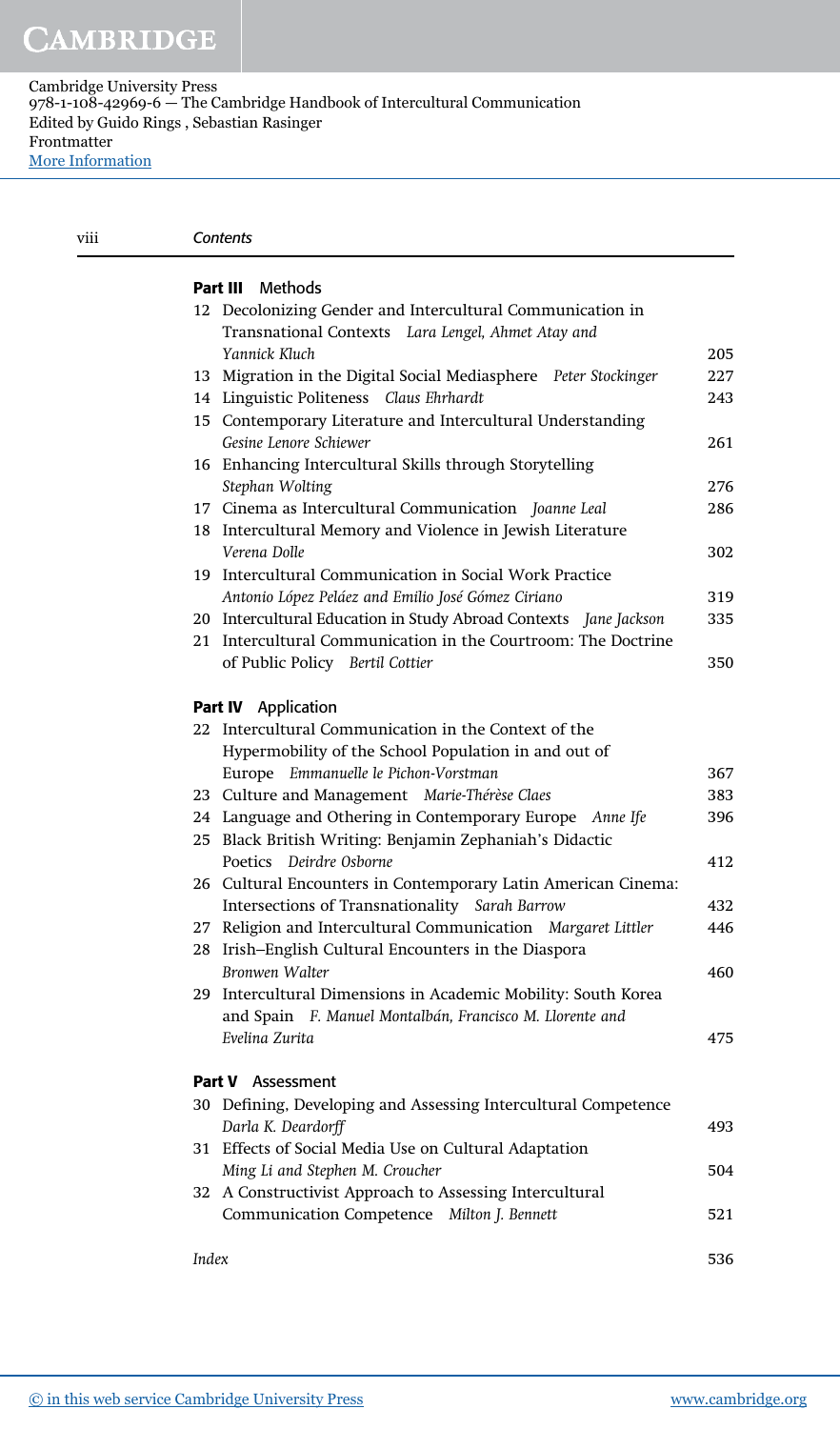# Figures

| Mutual relations between five approaches to                     |         |
|-----------------------------------------------------------------|---------|
| intercultural communication and the notion of                   |         |
| intercultural mediation                                         | page 36 |
| Intercultural competence as transfer competence                 | 61      |
| Hofstede's levels of mental programming                         | 103     |
| Inglehart-Welzel map of the world based on data                 |         |
| collected 2010-14                                               | 109     |
| Minkov map of the world                                         | 113     |
| General grid for the description of audiovisual                 |         |
| (filmic) data                                                   | 229     |
| Family of ten topoï framing the cultural visions of the<br>13.2 |         |
| migration complex                                               | 231     |
| Cooperative principle                                           | 256     |
|                                                                 |         |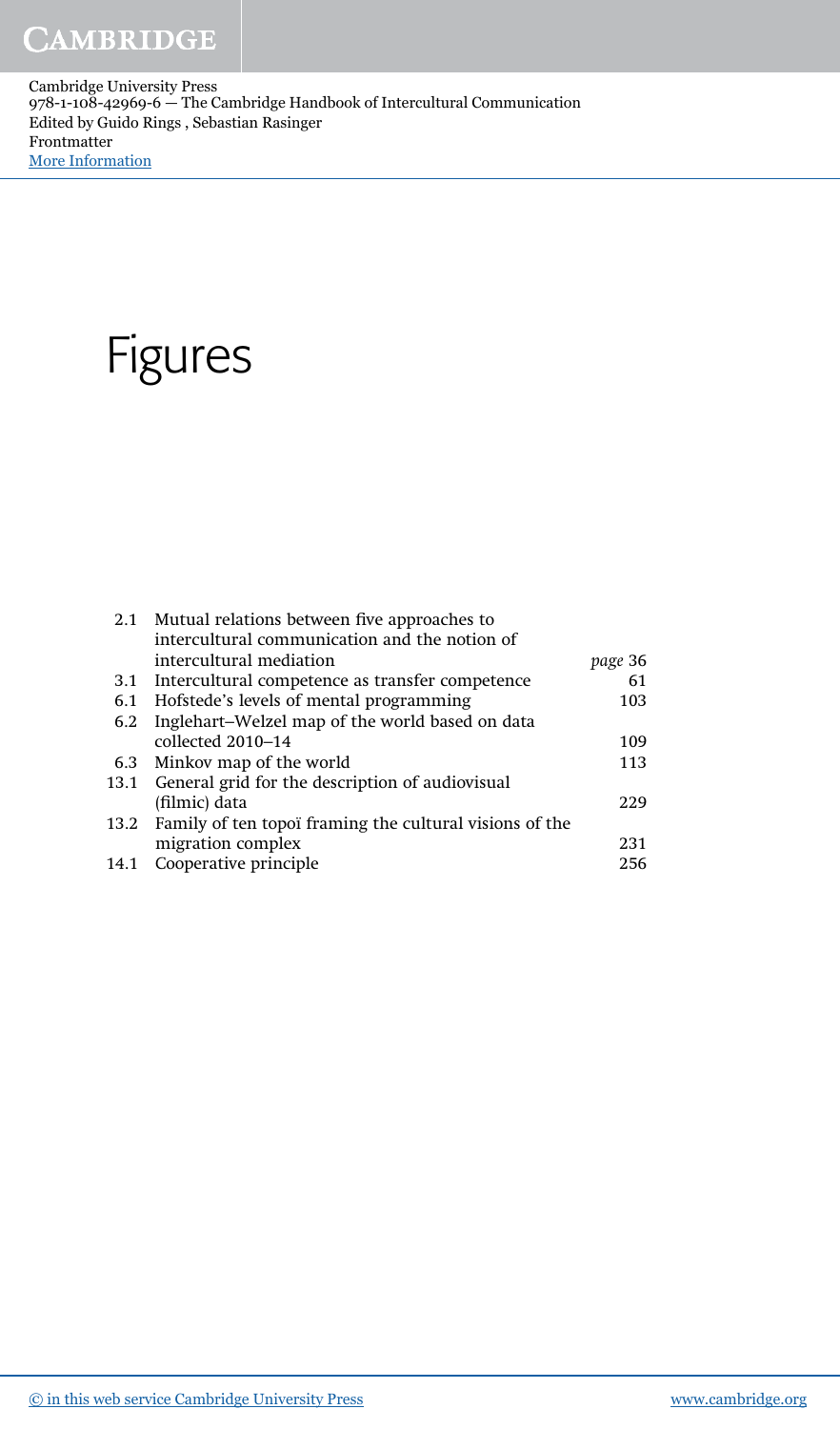# Tables

| 3.1 Integrated model of action competence                  | page 59 |
|------------------------------------------------------------|---------|
| 6.1 Major cross-cultural dimension research, commonalities |         |
| and differences                                            | 99      |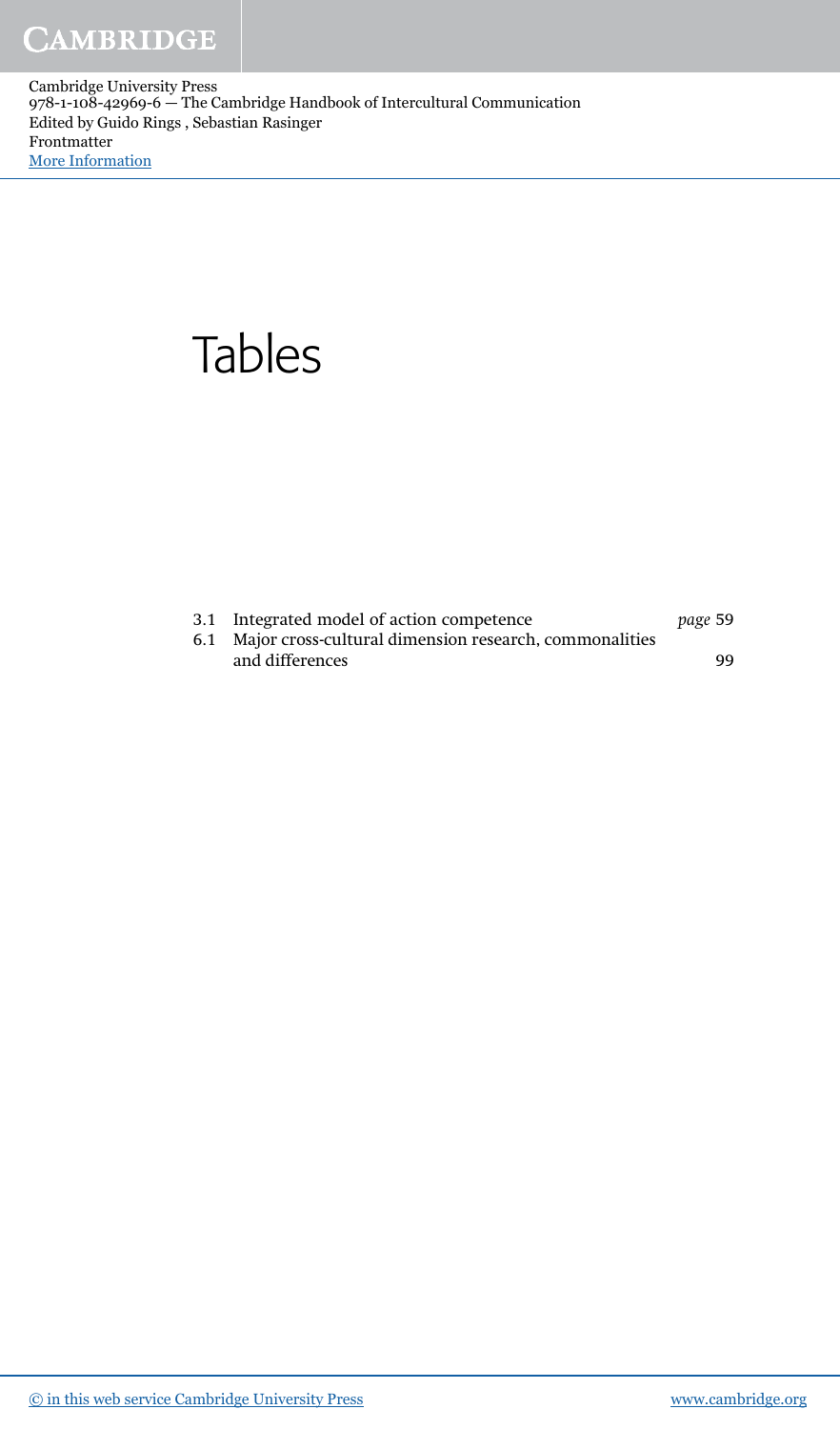# **Contributors**

Cologne **Ahmet Atay**, Associate Professor of Communication, Chair of Women, Gender and Sexuality Studies, The College of Wooster **Sarah Barrow**, Professor in Film and Media, University of East Anglia **Milton J. Bennett**, Director, Intercultural Development Research Institute **Jürgen Bolten**, Professor of Intercultural Business Communication, Friedrich-Schiller-University Jena **Marie-Thérèse Claes**, Professor of Cross-Cultural Management, University of Louvain **Bertil Cottier**, Professor, Università della Svizzera italiana **Stephen M. Croucher**, Professor, Massey University **Darla K. Deardorff**, Executive Director of the Association of International Education Administrators, Adjunct Research Scholar, Duke University **Werner Delanoy**, Associate Professor, Department of English and American Studies, University of Klagenfurt **Verena Dolle**, Chair, Romance Literatures and Cultures, Justus-Liebig-University Giessen **Jolanta A. Drzewiecka**, Associate Professor, Università della Svizzera italiana **Uttaran Dutta**, Assistant Professor of Intercultural Communication, Hugh Downs School of Human Communication, Arizona State University Claus Ehrhardt, Associate Professor, University of Urbino **Richard Evanoff**, Professor, School of International Politics, Economics, and Communication, Aoyama Gakuin University **Emilio José Gómez Ciriano**, Accredited Professor, Faculty of Social Work, University of Castilla – La Mancha **Anne Ife**, Associate Lecturer, Anglia Ruskin University

**Heinz Antor**, Professor of English Literatures and Cultures, University of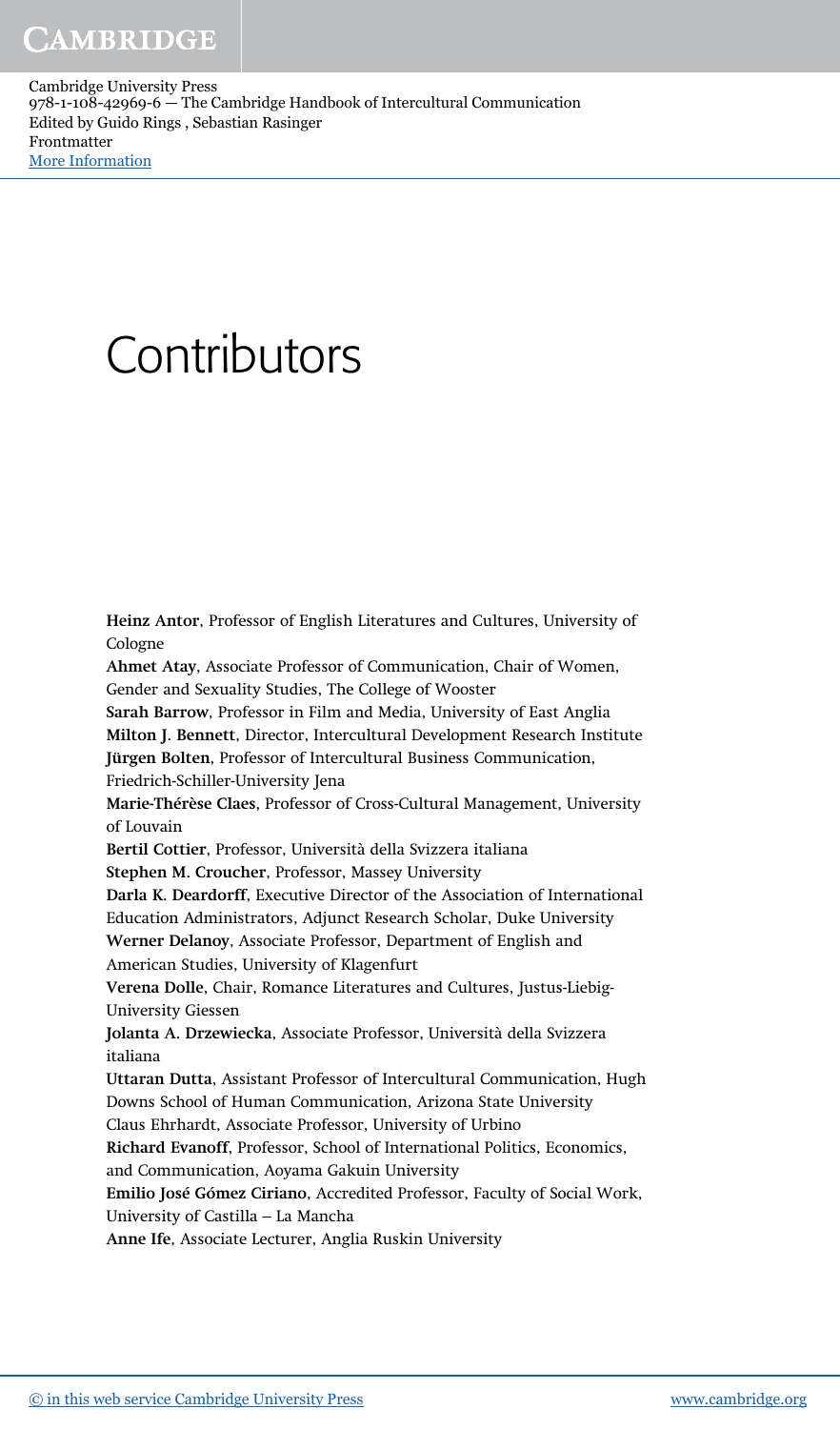### **CAMBRIDGE**

**Jane Jackson**, Professor, English Department, Chinese University of Hong Kong **Yannick Kluch**, Assistant Professor of Sports Communication and Media, Rowan University **Joanne Leal**, Professor of German Studies, Birkbeck, University of London **Lara Martin Lengel**, Professor, Department of Communication, Bowling Green State University **Emmanuelle le Pichon-Vorstman**, Assistant Professor, University of Toronto **Ming Li**, Senior Lecturer, Massey University **Margaret Littler**, Professor of Contemporary German Culture, University of Manchester **Francisco M. Llorente**, Lecturer in Social Anthropology, University of Málaga **Antonio López Peláez**, Professor of Social Work and Social Services, Department of Social Work, Faculty of Law, Universidad Nacional de Educación a Distancia **F. Manuel Montalbán**, Associate Professor in Social Anthropology, University of Málaga **Judith N. Martin**, Professor Emerita of Intercultural Communication, Hugh Downs School of Human Communication, Arizona State University **Thomas K. Nakayama**, Professor of Communication Studies, Northeastern University **Birgit Neumann**, Professor of English Literature and Anglophone Studies, Heinrich-Heine-University Düsseldorf **Deirdre Osborne**, Reader in English Literature and Drama, Goldsmiths University of London **Sebastian Rasinger**, Deputy Head of the School of Humanities and Social Sciences, Anglia Ruskin University **Guido Rings**, Professor of Postcolonial Studies, Anglia Ruskin University **Liisa Salo-Lee**, Professor Emerita in Intercultural Communication, University of Jyväskylä; Associate Professor, Nordic Institute of Asian Studies **Michael Schachner**, Head of Research, Hofstede Insights cultural consultancy, Helsinki **Gesine Lenore Schiewer**, Chair of Intercultural German Studies, University of Bayreuth **Peter Stockinger**, Vice-President of Research and Professor, Institut National des Langues et Civilisations Orientales **Jan D. ten Thije**, Associate Professor, Utrecht Institute for Linguistics; Lecturer, Department of Languages, Literature and Communication, University of Utrecht xii *List of Contributors*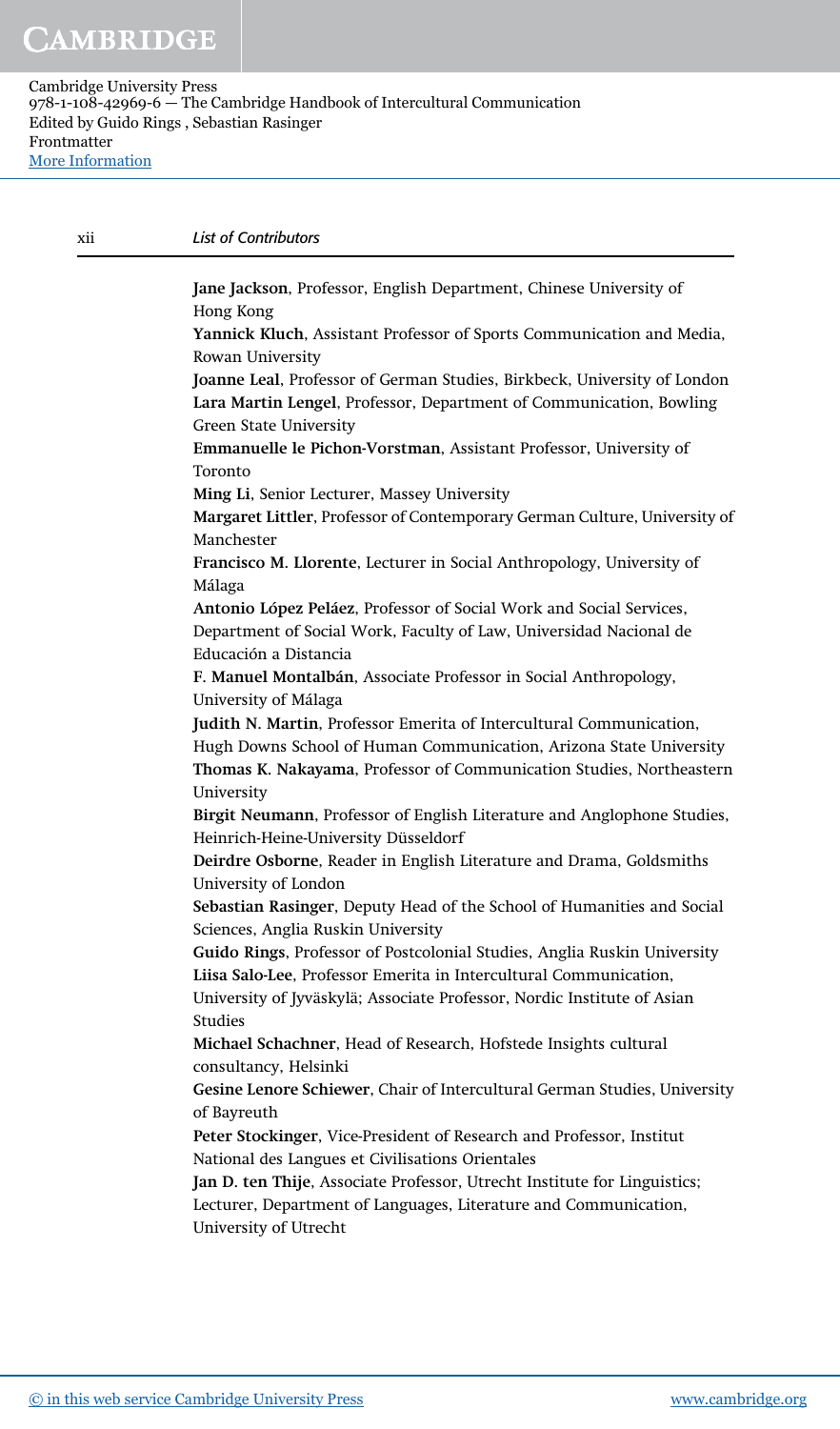*List of Contributors* xiii

**Elizabeth A. Tuleja**, Associate Partner with Hofstede Insights cultural consultancy, Associate Professor of Management, University of Notre Dame **Bronwen Walter**, Emeritus Professor of Irish Diaspora Studies, Anglia Ruskin University **Stephan Wolting**, Professor of Intercultural Communication, Adam-Mickiewicz-University **Evelina Zurita**, Associate Lecturer in Social Anthropology, University of Málaga